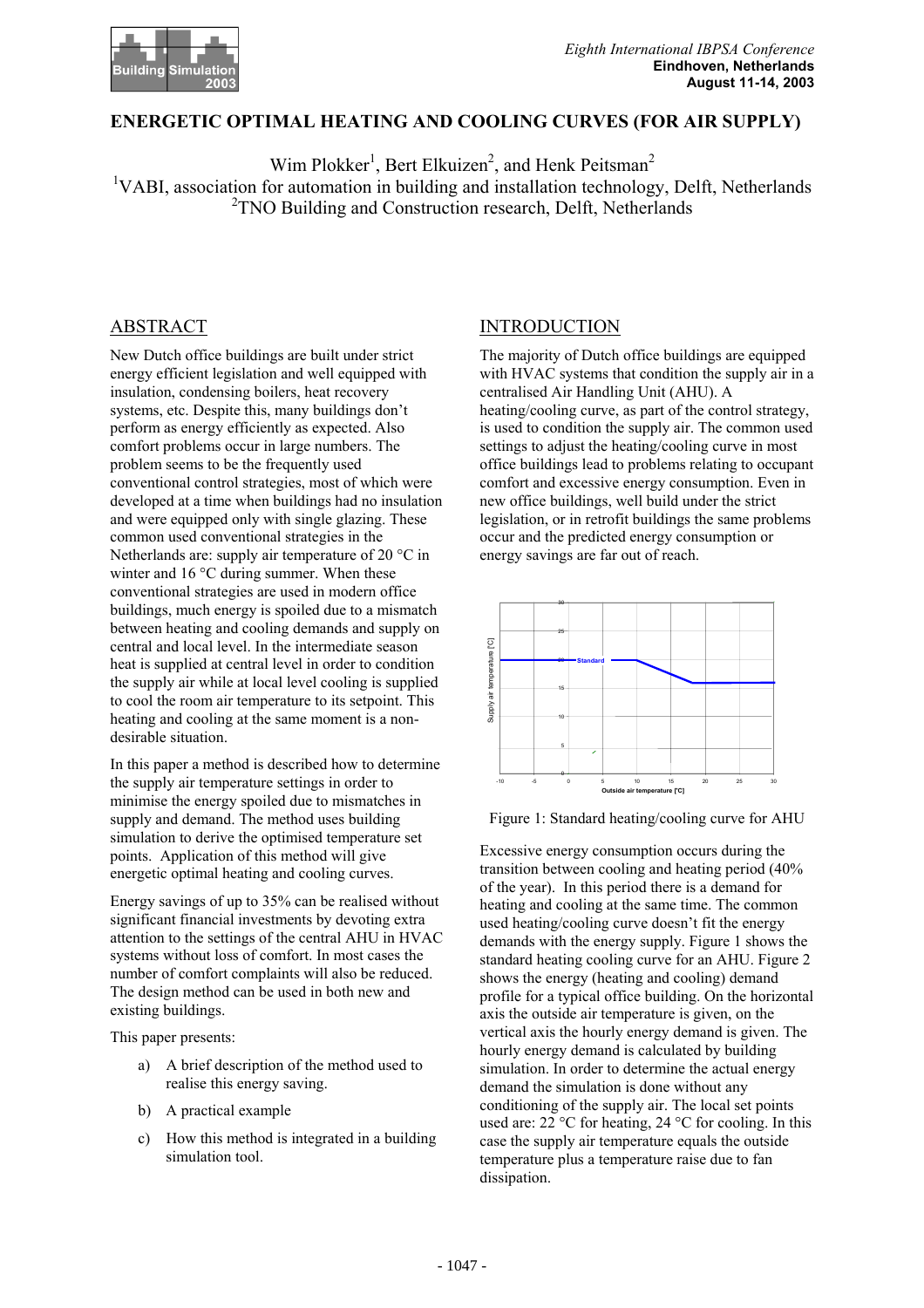

Figure 2: Energy demand profile showing energy mismatch due to standard heating/cooling curve

The dotted line with the label "heating/cooling supply by standard curve" in figure 2 is the energy needed in order to condition the supply air according to the conventional heating/cooling curve from figure 1.

During the transition period (ranging from 5 °C till 15  $\degree$ C) a large number of hours occur for which there is a mismatch in centrally supplied heat and locally needed heat/cold. For modern office buildings during this transition period too much heat is supplied with the supply air using a conventional control strategy. In a number of hours this leads to temperatures well above set point or even above the cooling set point, which requires cooling energy.

In order to avoid this mismatch between centrally supplied energy and locally needed energy, the centrally supplied energy should be lowered so that in none of the circumstances too much energy is supplied centrally (solid line with no individual room control, air in figure 3). All additional energy is supplied locally by heating at outside temperatures below the transition range or by cooling above this range. The dashed line is the maximum of energy that can be supplied by the combination of the central system and the local terminal units with individual room control. This puts restrictions on the system concepts for which this method is applicable. The system must have a capability to supply heat or cold directly at a room level with individual control.

The energy supply profile can be transformed to air supply temperatures by taking into account the

ventilation rate. In figure 4 the solid line for the air supply from figure 3 is transformed to the heating cooling curve line in figure 4.



Figure 3: Optimised central energy supply



Figure 4: Optimised heating/cooling curve.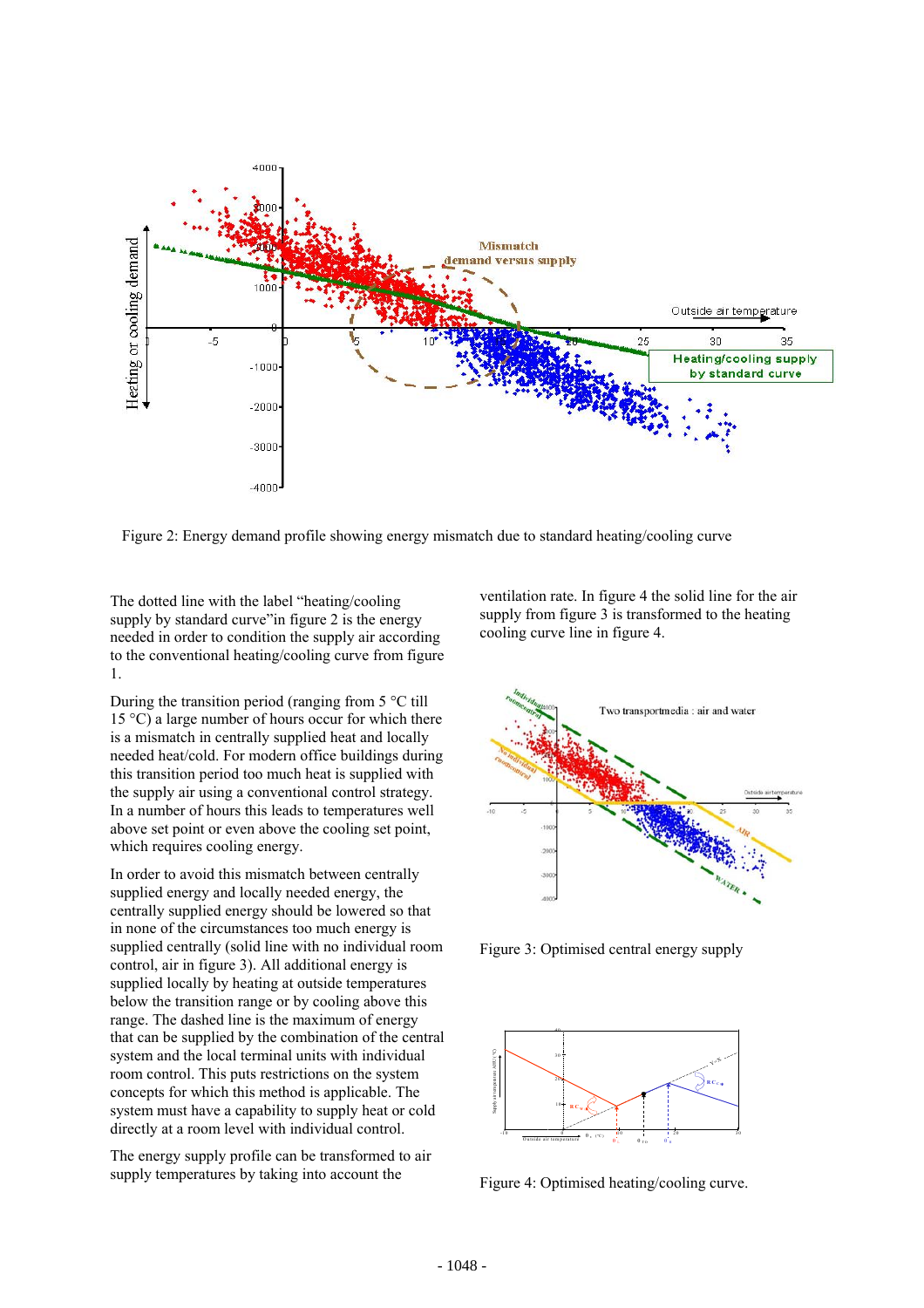This transformation is done by the following formula.

$$
T_{\text{supply air}} = Q_{\text{demand}} / [\dot{V} \cdot \rho \cdot C_p] + T_{\text{outside}} \qquad (1)
$$

With:

 $T_{\text{supply air}}$  Supply air temperature (°C);  $Q_{demand}$  Energy demand for cooling or heating (W);  $\dot{V}$  Ventilation rate of the supply air (m<sup>3</sup>/s); P Specific mass of the supply air  $(kg/m^3)$ ;  $C_p$  Specfic heat of the supply air (J/kg.K);<br>T<sub>ouside</sub> Ouside air temperature (°C) Ouside air temperature  $(^{\circ}C)$ 

The energetically optimised heating/cooling curve can be characterised by a transition temperature  $\theta_{\text{TO}}$ (at this outside temperature the building is in thermal equilibrium with its environment), the boundaries of the transition range  $\theta$ <sub>L</sub>and  $\theta$ <sub>H</sub> and a direction coefficient for the cooling and the heating part. The dotted line in figure 4 indicates the curve at which the supplied temperature equals the outside temperature.

## DESCRIPTION OF THE METHOD

The design method is based on the hourly heating and cooling demand within the building, which can be determined using a building simulation program such as the Dutch computer program VA114 (VABI 2003),(Plokker 1989). This building simualtion tool is a dynamic building energy simualtion tool, which is used by almost all leading consultancy firms in the Netherlands. It is also possible to use a more simplified design method. This method is published in the Dutch ISSO publication 68 (Elkhuizen *et al,*2002). The method is cut into 5 major steps. Figure 5 shows these 5 major steps.



Figure 5: Steps of the method

### **Who can use the calculation method?**

Customers, for whom the design method is developed, are: (1) designers, (2) installers, (3) building managers, (4) TAB (Testing, Adjusting and Balancing) companies. The method will be available as a computer application in VABI building simulation tool VA114.

#### **Step 1: Collect all necessary data**

Step 1 is based on the collection of the necessary 'Project' data, which are relevant for the determination of the Energetically Optimised Heating/Cooling Curve. The 'project' parameters/data are related to (1) the building properties, (2) the type of HVAC system, (3) the building user.

#### **Step 2: Determine the heating and cooling demand as a function of the outside temperature.**

Step 2 is the determination of the heating/cooling demand of the building as function of the outside air temperature. The determination of the heating/cooling demand of the building is a complex analysis and is based on the use of building simulation programmes. Because not everybody is able to work with sophisticated building simulation programmes, a simplified method has been developed to solve this problem.

#### **Step 3: Determine the basic shape of the new curve**

Step 3 is a very important step. In a new design, the designer has to make his principle choice for the type of HVAC system and how the required capacity is split over the air and water supply.

The basic shape of the Energetically Optimised Heating/Cooling Curve is determined and is thus a description of the heating and cooling production of the HVAC system. This will be done on the outcome of the calculated heating and cooling demand as calculated in step 2. The results of step 3 are:

- The calculated value of the transition temperature (free temperature) of the building. The transition temperature is the temperature where no heating or cooling is required.
- The transition range
- The sensitivity of the heating and cooling demand in relation to the outside air temperature.

### **Step 4: Discount other aspects of the HVAC system in the heating/ cooling curve**

Discount the energetic contribution of the different HVAC components (AHU, fans, heat recovery, etc.) into the basic shape (step 3) of the heating/cooling curve. A number of aspects of the air-conditioning system that affect the heating and cooling supply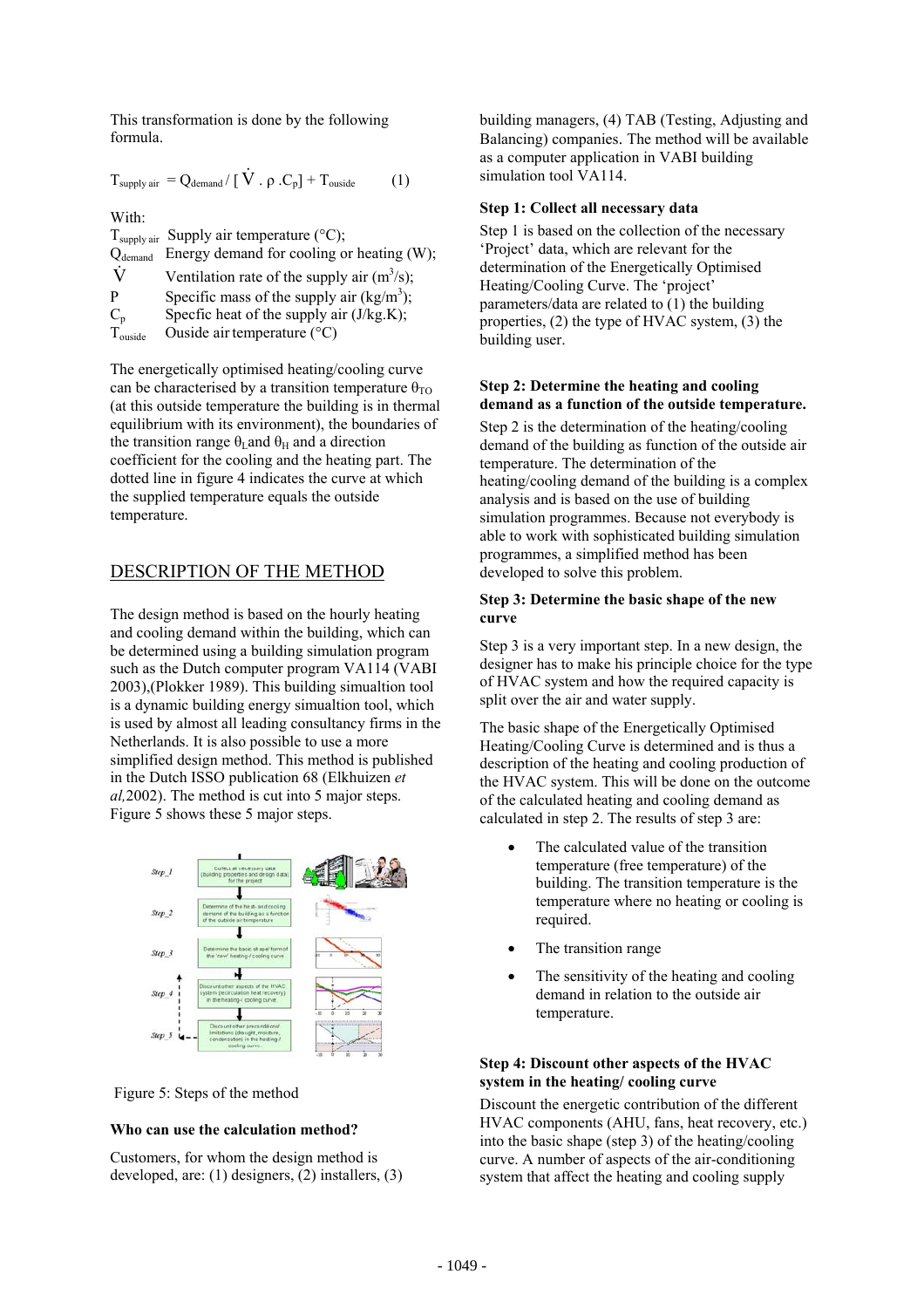have not yet been included. These aspects are as follows:

- Heat recovery (affects the heating and cooling supply in the air-handling unit).
- Re-circulation (affects the temperature level of the heating/cooling curve).

The use of a heat recovery system in the HVAC system should not be conflicting with the optimum heating/cooling curve. It is important to make sure that when the heat recovery system is operated the optimum energetic heating/cooling curve is not exceeded and/or that the cooling curve is not fallen short of. The heat recovery system may only be operated if water humidifying is applied so that the fall in temperature in the air humidifier can be compensated with the extra-recovered heat.

### **Step 5: Discount other preconditions limitations in the heating/cooling curve.**

The effect of the physical boundary conditions of the HVAC system should be taken into account. It gives the limit within which the heating/cooling curve could be defined without complaints being received from the users of the building.

If the boundary conditions as calculated in this step hinder the right choice of the heating/cooling curve, it may be necessary that the design conditions of the HVAC system must be adjusted. In this case we will have to go back to step 4.

Preconditions such as:

- Comfort aspects
- Condensing risks
- Characteristics of air supply grids
- Humidifying and dehumidifying
- Draught risks

The major effect of these risks is that the freedom of design is limited to avoid problems. Figure 6 shows the boundaries of different risks related to the heating/cooling curve.



Figure 6 boundaries imposed by the system concept

The five different areas in figure 6 are dependend on the system concept and building and operational characteristics.

- Terminal unit. Dependend on the type of air inletgrill. The type of grill determins the minimum and maximum supply airtemperature.
- Humidity. If the supply air temperature is in this region the room air will be to dry.
- De-humidify. If the supply air is in this region a lot of energy will put into dehumidification.
- Heating demand. This region follows from the heating and cooling optimisation methode. This region is dependend on the building characteristics and the expected loads in the building. Supply air temperatures in this region will lead cooling on the room level.
- Cooling demand. This region also follows from the heating and cooling optimisation methode. Supply air tempeartures in this region will lead to heating at room level.

The remaining white region indicates the region in which the designer is free to choose his control strategy.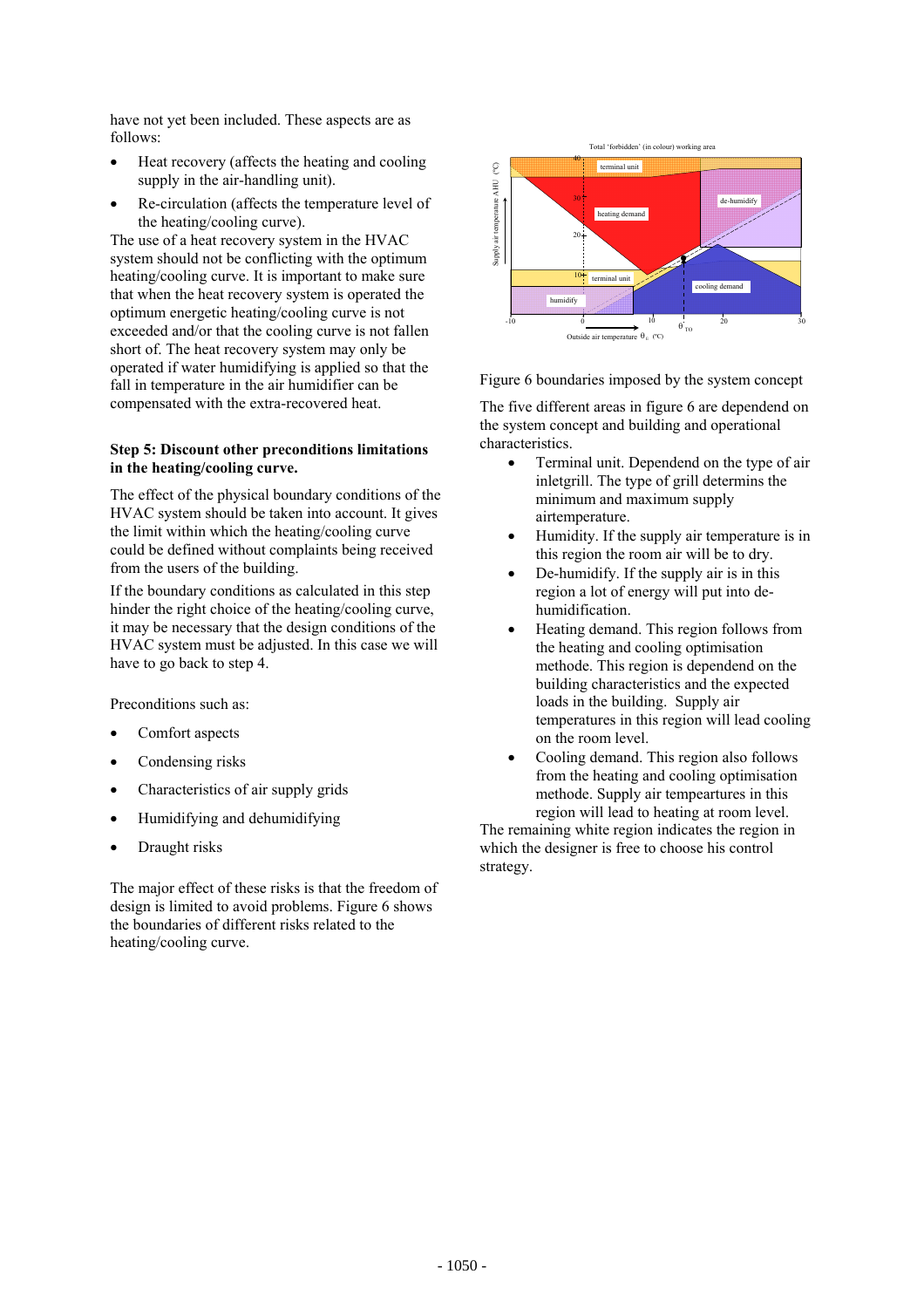## A PRACTICAL EXAMPLE

#### **Sample building**

This example relates to a recently completed office building (year of construction: 1998).

A representative ground plan and the façade view are shown in figure 7.



Figure 7: The ground plan and the façade of the selected building

### **Building**

- RC value building shell:  $2.5 \text{ [m}^2 \cdot \text{K/W]}$
- Window percentage exterior (North and South wall):  $40\%$
- Gross Floor Area (FGA):  $6,895 \text{ m}^2$
- Window system (HR+ glass) U value glass =  $1.5$  $[ W/(m^2 \cdot K) ]$ : ZTA value glass = 0.60

#### **Organisation**

Average internal heat production workspaces: 35 [W/m2 North East] (including frequency of use)

### **HVAC system**

- Heated/cooled ventilation air, heating and cooling by means of 4-pipe induction system
- Set point: winter =  $22 \text{ °C}$ ; summer =  $24 \text{ °C}$
- Quantity of fresh air per person:  $50 \text{ m}^3/\text{h}$  per person

The energy saving that can be realised by adjusting the heating and cooling curve from the standard curve to the energetically optimised heating and cooling curve for the 'case' building is as follows:

For cooling 10 %

For heating 13 %

If an organisation with an average internal thermal load and equal to the thermal load as specified in the operational requirements  $(= 50 \text{ W/m2 N.E.})$  is occupying the same sample building, the energy saving is even higher (36 % for heating and 19 % for cooling).





#### **Improved comfort**

The comfort improvement is showed in figure 9 by comparing the occurring room temperatures in the 'case' building to the temperatures specified for the standard heating and cooling curve (in red colour) and the energetically optimised heating and cooling curve (in blue colour).

The situation with the standard heating/cooling curve shows that the room temperatures of 24 °C (set point cooling) occur at an outside temperature of 4 °C (figure 9). In the case of the energetically optimised heating and cooling curve, these room temperatures do not occur until an outside temperature of 10 °C is reached.

High room temperatures in a winter situation will lead to complaints regarding the thermal comfort. The number of comfort-related complaints is reduced considerably when the energetically optimised heating and cooling curve is applied.



Figure 9: Improved comfort through adjusting the heating /cooling curve